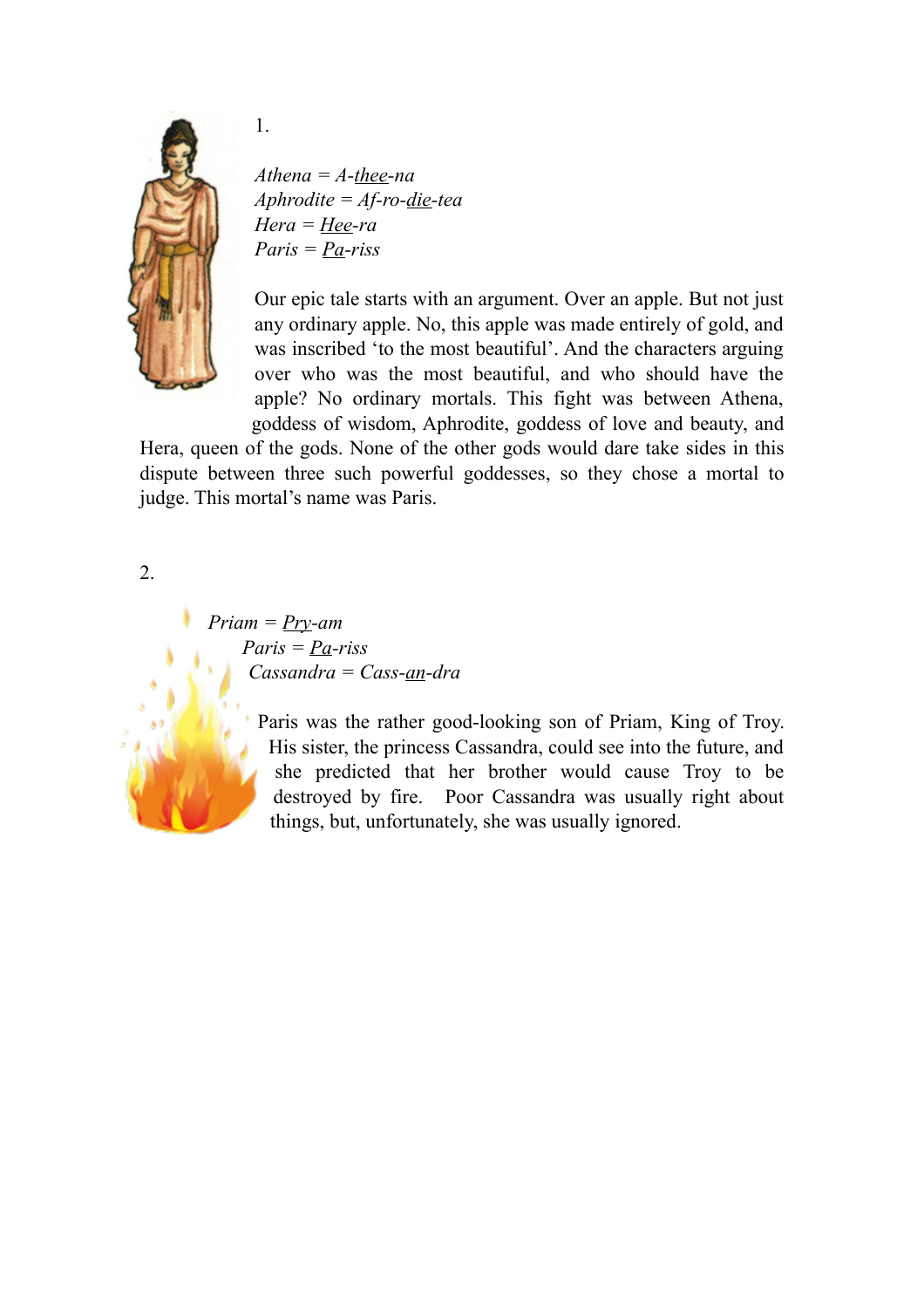*Athena = A-thee-na Aphrodite = Af-ro-die-tea Hera = Hee-ra Paris = Pa-riss* 



So, the three goddesses – Hera, Athena and Aphrodite – gave the handsome, young mortal Paris the job of choosing which of them was the fairest. Hera promised him money and power. Athena promised to make him wise above all others. But Aphrodite promised that she would give him the most beautiful woman in the world to marry. Aphrodite got the golden apple. Athena and Hera flew into a rage.

*Talking point: Why do you think Paris made this decision?*

4.

*Aphrodite = Af-ro-die-tea Paris = Pa-riss Menelaus = Men-a-lay-us* 



A few years later, Aphrodite let Paris know that the most beautiful woman was

just a boat-ride away, living in the kingdom of Sparta. The only problem was, she was Helen, Queen of Sparta, which meant that she was already married to the King of Sparta. Undaunted, Paris set off to Sparta where the king, Menelaus, welcomed him warmly, unaware of his plans. The goddess Aphrodite worked her divine magic to make Helen fall in love with Paris, and the two ran away in secret, back to Troy.

3.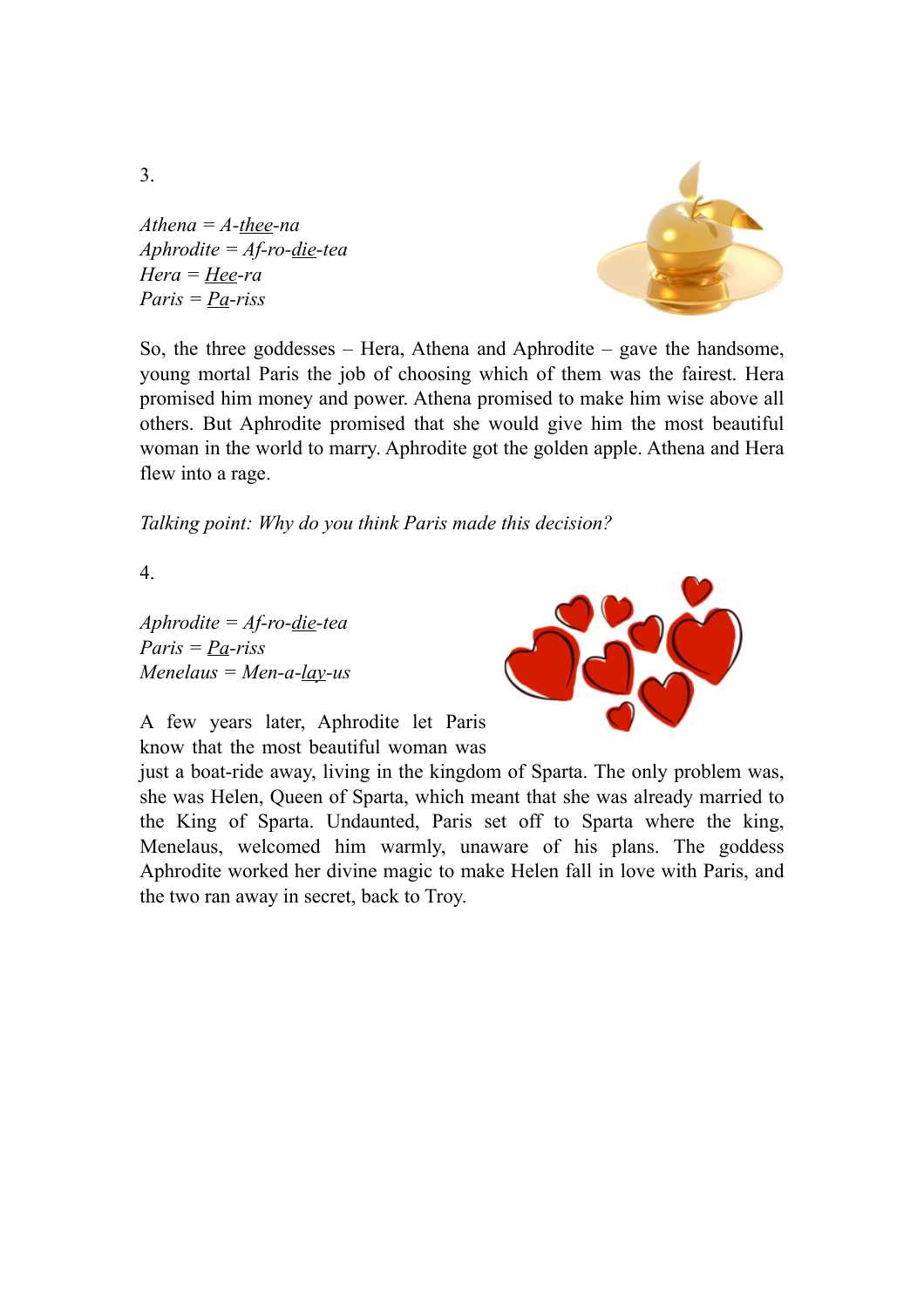

*Menelaus = Men-a-lay-us Agamemnon = Ag-a-mem-non Mycenae = My-see-nee* 

Menelaus was furious. He called on his brother, Agamemnon, to help him. Now, Agamemnon was King of Mycenae, and the most powerful king throughout the whole of Greece. He helped his brother to

put together a large and powerful army to sail to Troy and take back Helen, his brother's wife.

*Talking point: Why do you think Menelaus was so angry?* 

6.



*Menelaus = Men-a-lay-us Agamemnon = Ag-a-mem-non Achilles = A-kill-ees Styx = sticks* 

Amongst the warriors fighting for Menelaus and Agamemnon were many mighty heroes. The greatest of these was Achilles. With a goddess for a mother, he was semi-divine. For added protection, his mother had dipped him in the River Styx as a baby – something that was supposed to make his body invulnerable to injury. As a result, he had a fearsome reputation as a warrior.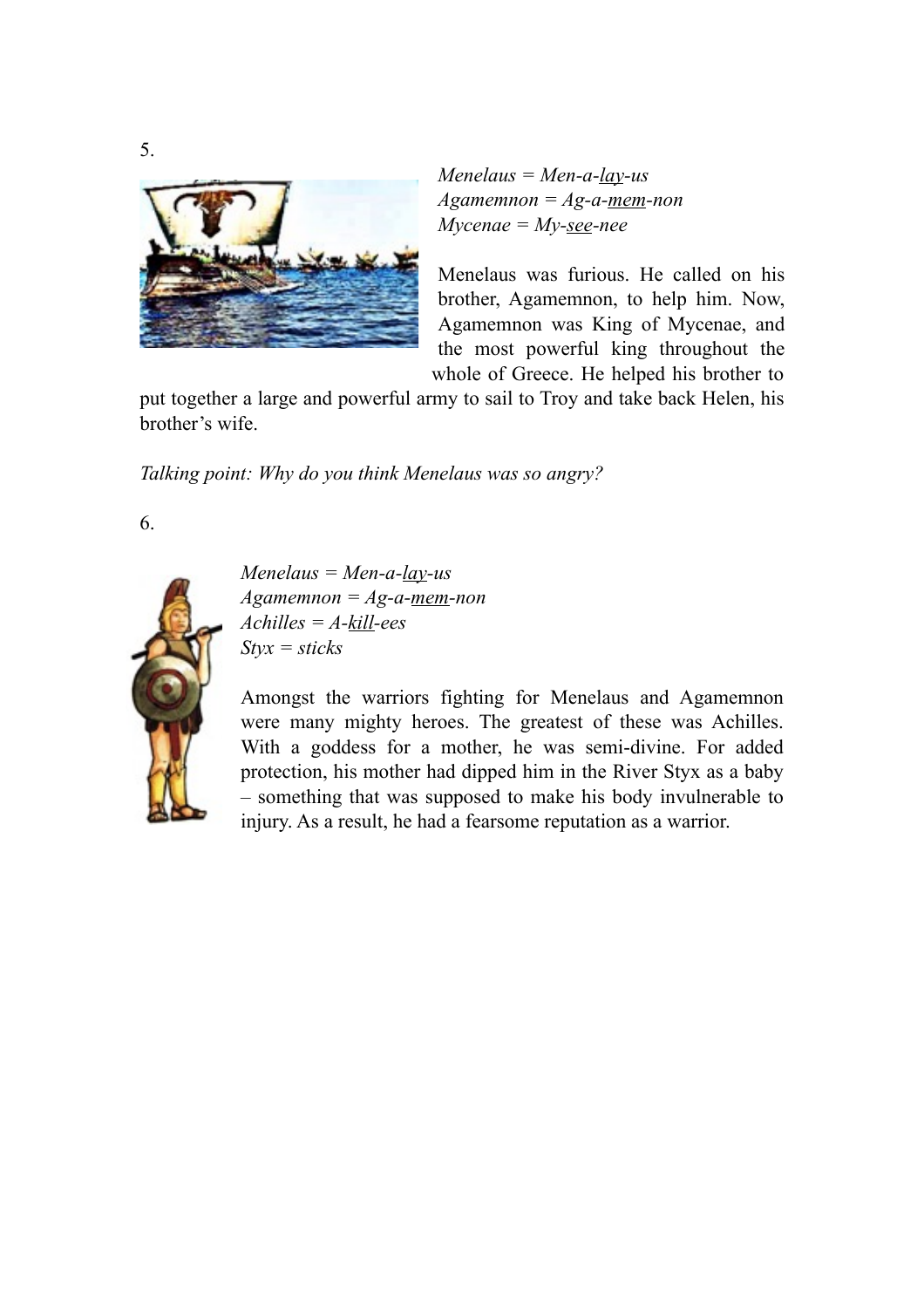

Another Greek warrior was Odysseus, yet he was great in a different way to Achilles. A mere mortal, his greatest strength was his cunning and his ability to come up with a clever plan in tricky situations. In fact, he'd tried to get out of going to war altogether by pretending that he was mad, but in the end came to the aid of Agamemnon and Menelaus.

*Talking point: Why do you think Odysseus didn't want to go to war?* 

8.

*Agamemnon = Ag-a-mem-non Athena = A-thee-na Aphrodite = Af-ro-die-tea Hera = Hee-ra Paris = Pa-riss* 

The Greek forces, led by Agamemnon, arrived at the shores of Troy. The flat land around the walled city of Troy became the site for nine years of battle, as the Greeks surrounded the city sheltering Paris and his stolen wife Helen. Then the gods and goddesses decided to interfere in human events. Of course, Hera



and Athena were still cross with Paris because he gave Aphrodite the golden apple, and so they sided with the Greeks. On the Trojan side, of course, was Aphrodite. Apollo - also supporting the Trojans - let loose a deadly plague on the Greeks.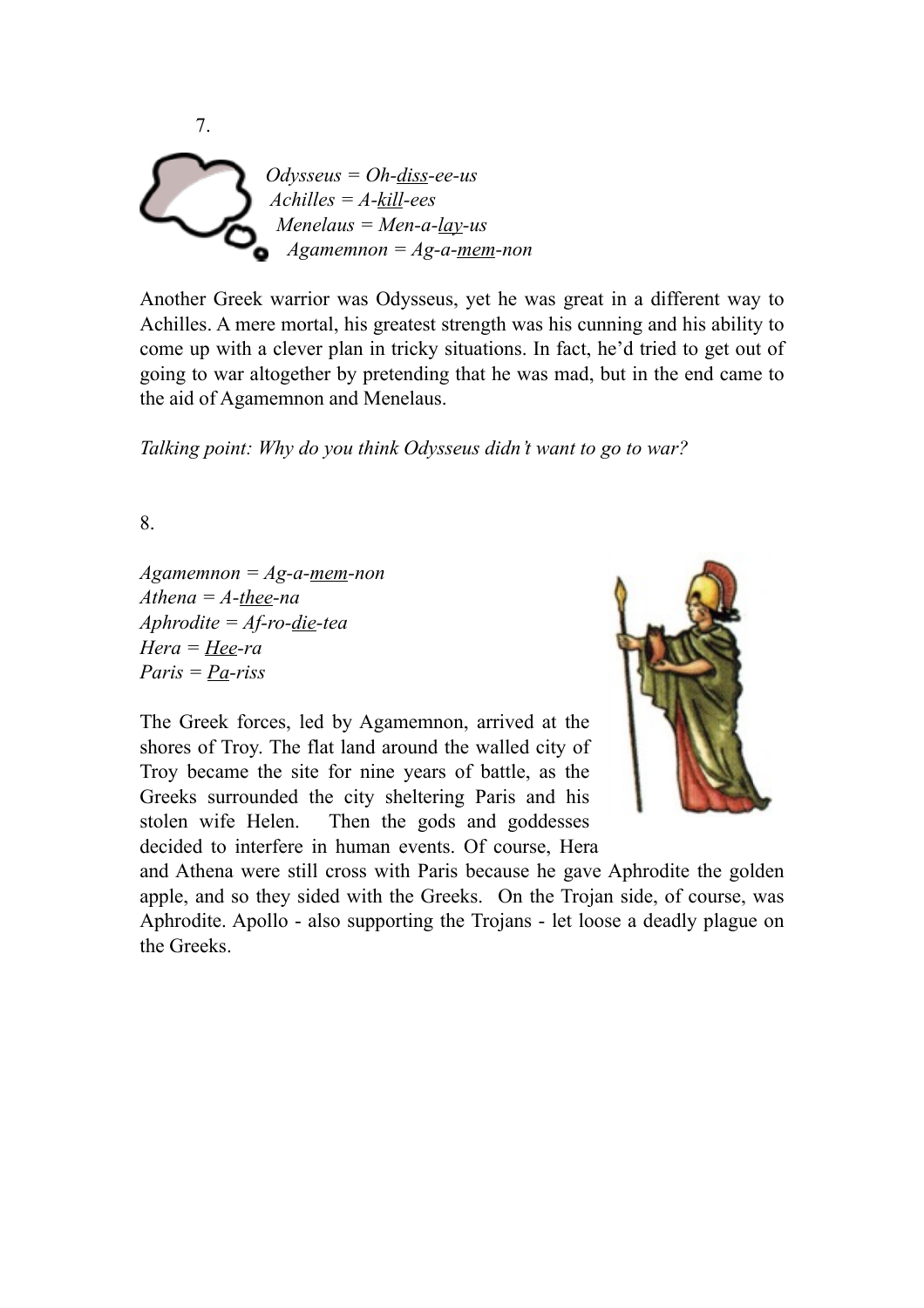*Achilles = A-kill-ees Zeus = Zee-you-s Patroclus = Pat-rock-luss* 

As if an outbreak of plague wasn't enough, things got even worse for the Greeks. A silly argument among the Greek warriors turned really nasty, and Achilles, the top Greek warrior, stormed off, taking his soldiers with him. Even worse, Zeus, the mightiest god of all,



got involved, helping the Trojans win victories in their battles against the Greek forces. In one of the battles, the gods Zeus and Apollo made sure that Hector, prince of Troy, was able to kill Patroclus, dearest and best friend of Achilles.

10.



*Achilles = A-kill-ees Patroclus = Pat-rock-luss Athena = A-thee-na*

Seeing his best friend's lifeless body, Achilles swore to avenge him. Putting on new armour (he'd lent his old armour to Patroclus), Achilles led his troops into battle to face Hector, killer of his best friend Patroclus. Apollo protected Hector but Achilles had Athena on his side. Finally, in a one-on-one duel to the death,

Achilles got the better of Hector, and stabbed him through his armour. Finally Patroclus was avenged.

9.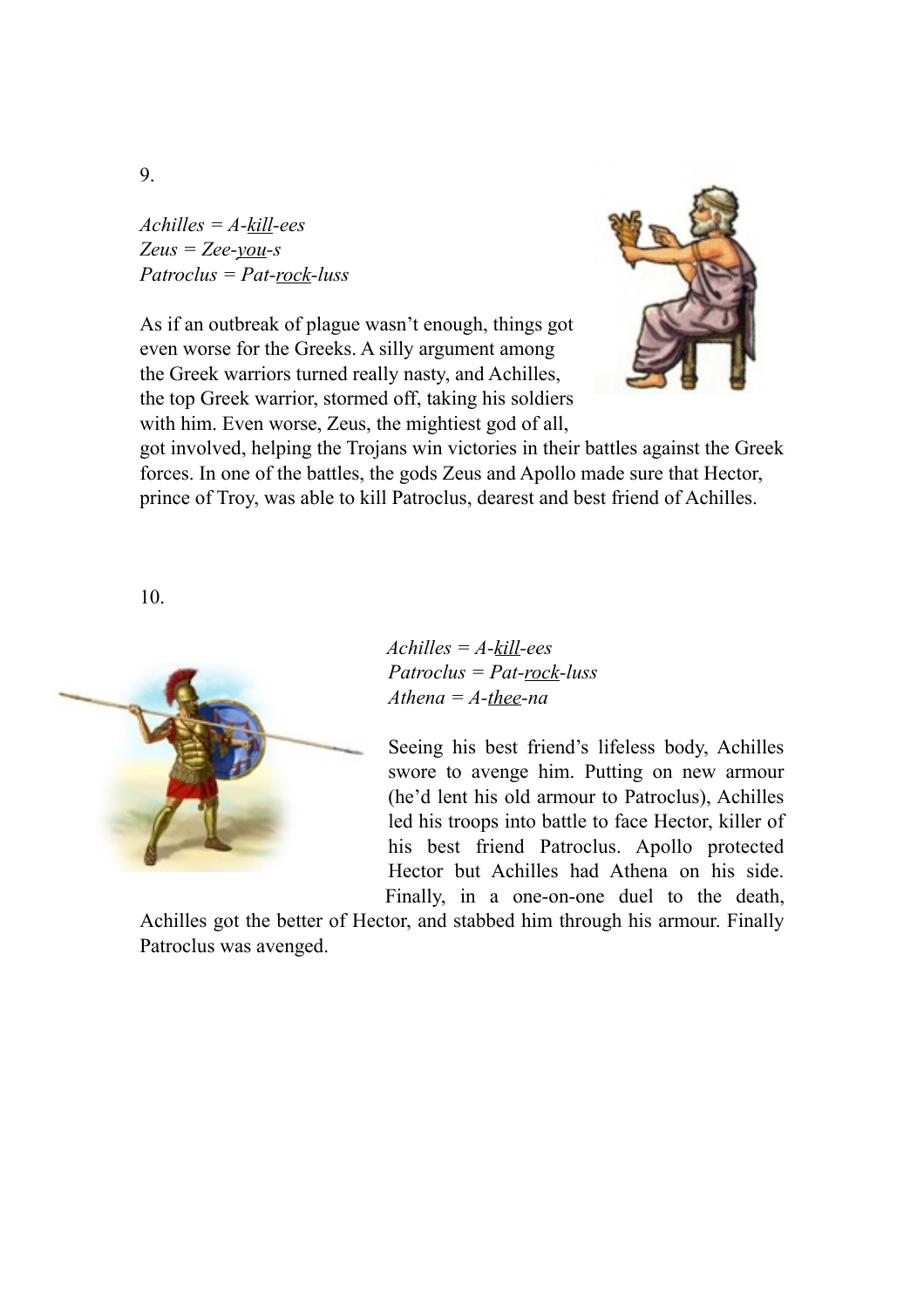*Achilles = A-kill-ees Styx = sticks* 

But, as in most wars, things didn't stop there. Apollo got involved in the mortals' fighting again. The god inspired Paris - yes, the troublemaker who started this whole war - to take a very lucky shot with his bow and arrow at Achilles. Now, as we heard before, Achilles had been lucky as a baby, as his



goddess mother had dipped him in the River Styx, whose waters had made his body invulnerable. No sword could cut him, no spear could piece him. However, when he was being dipped in the magical waters, his mother had held him by the heel, so this part of his body received no special protection. And guess where Paris's arrow hit him? Yes, in his heel. The invincible Achilles was finally defeated, and died.

12.



*Odysseus = Oh-diss-ee-us Priam = Pry-am Athena = A-thee-na* 

Without their greatest warrior, how were the Greeks to win? Not by fighting, suggested Odysseus, but by clever tactics and a cunning plan. He instructed the Greek forces to build a huge wooden horse. When it was finished, it was left outside the city gates of

Troy, and the Greek ships sailed away. The Trojans found one Greek fighter left behind, who told King Priam and the people of Troy that the Greek forces had given up and left, and that the giant wooden horse was an offering to Athena, so that she would see them all home safely. So the Trojans brought the horse into their city, and around it celebrated the departure of the Greeks and the end of a very long war.

*Discussion point: How do you think the Trojans might have felt when they noticed that the Greeks had all gone? What do you think they made at first of the wooden horse?*

11.